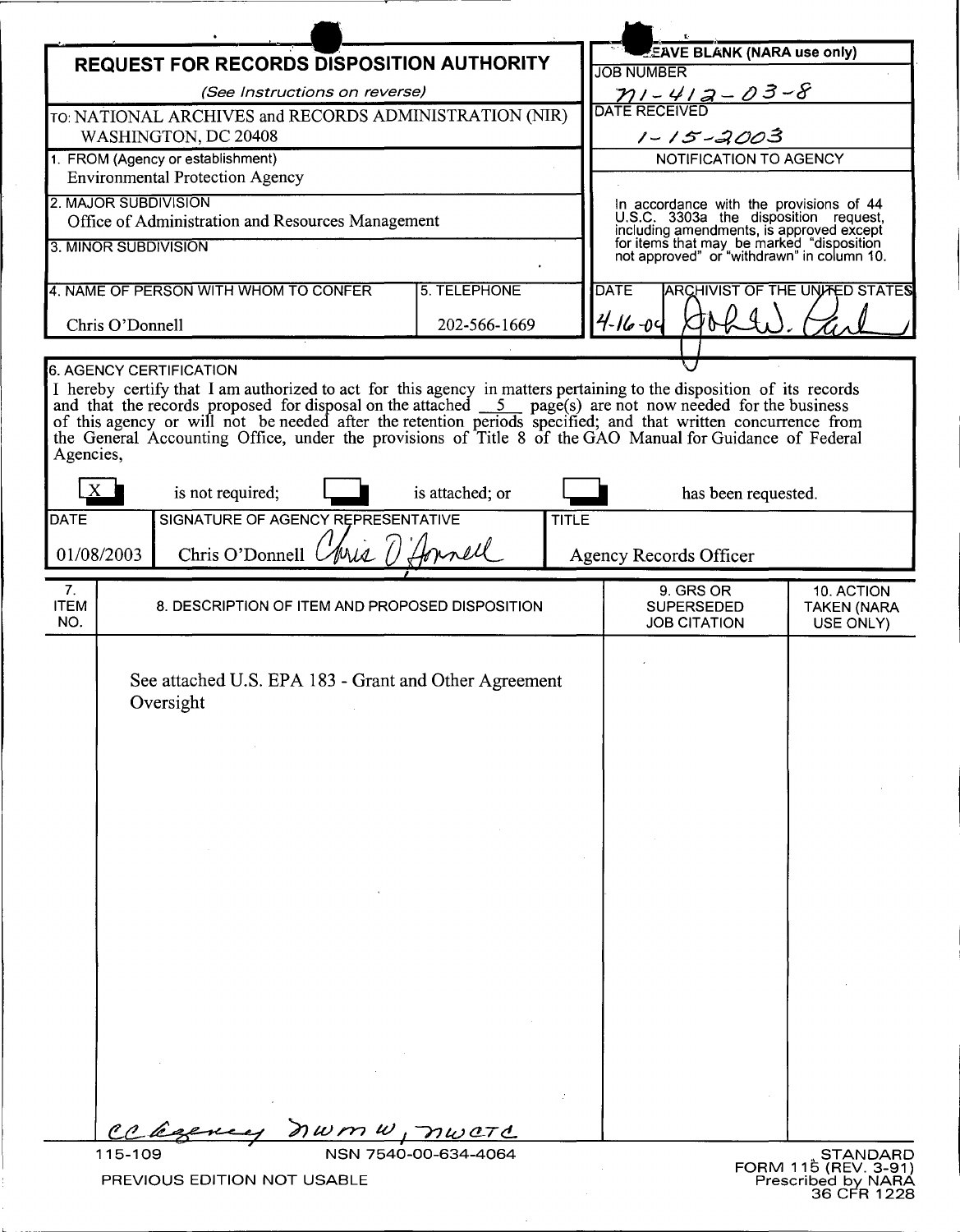EPA Records Schedule 183 - **Come to and Other Agreement Oversight . The Page 1 of 4** and Other Agreement Oversight **• 2** and Page 1 of 4

# **u.s. EPA RECORDS SCHEDULE 183**

### **DRAFT:** 10/4/02

**SERIES TITLE:**

Grant and Other Agreement Oversight

#### **PROGRAM:**

Grants

# **EPA SERIES NO:**

183

# **AGENCY FILE CODE:** OVER 183

**NARA DISPOSAL AUTHORITY:**

Pending

#### **APPLICABILITY:**

Agency-wide

#### **DESCRIPTION:**

Records include correspondence, reports, policies and procedures, office-specific plans, and other documentation relating to the implementation of the post-award monitoring, evaluation, and oversight of grants and other assistance agreements.

Excludes: Records relating to the day-to-day administration of grants and agreements which are scheduled separately.

#### **DISPOSITION INFORMATION:**

# **a. Record copy - Superfund site specific**

Disposable.

Break file at end of the reporting period. Keep inactive materials in office up to 2 years after file break, then retire to FRC. Destroy when 30 years old.

# **b. Record copy - other than Superfund site specific**

Disposable.

Break file at end of the reporting period. Keep inactive materials in office up to 2 years after file break, then retire to FRC. Destroy when 7 years old.

# **c. Electronic copies created with word processing and electronic mail applications**

-----------------------------------------------------------------------------

Disposable.

, Delete when record copy is generated.

<http://intranet.epa.gov/records/schedule/>draft/183.htm 1/6/2003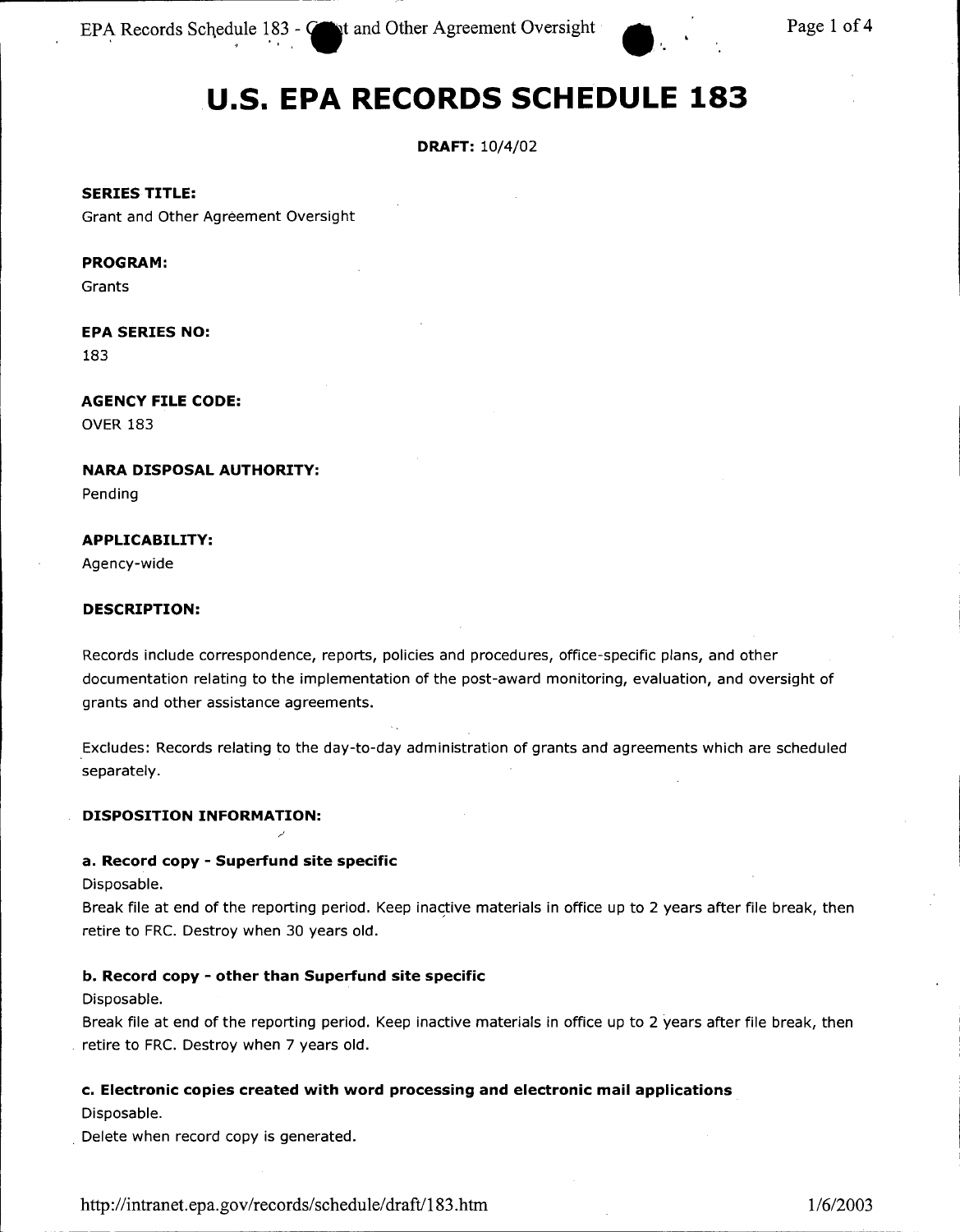**ARRANGEMENT:**

Arrangement varies.

**TYPE OF RECORDS:** Case files

**SPECIFIC RESTRICTIONS:**

**MEDIUM:**

Paper, electronic

**FUNCTIONS SUPPORTED:**

Grant administration

#### **SPECIFIC LEGAL REQUIREMENTS:**

None

#### **REASONS FOR DISPOSITION:**

Retention meets EPA's administrative, fiscal, and legal needs.

#### **AGENCY-WIDE GUIDANCE:**

The Grants Management Offices (GMOs) receive final certification of project completion from project officers. The GMOs are responsible for requesting final audits if applicable and required for closeout.

Grants specialists and grants management officers should maintain a record of all evaluative on-site visits and/or desk review protocols and reports in the official project files covered by the following schedules:

EPA001 - Grants and Other Program Support Agreements - Superfund Site-Specific

EPA003 - Grants and Other program Support Agreements (other than Superfund site specific)

EPA232 - Waste Water Construction and State Revolving Fund Grants

See the following documents for additional information on EPA's post-award grant policies and procedures:

Interim EPA Order 5700.4 - Interim Grantee Compliance Assistance Initiative Policy

EPA Order 5700.3 - EPA Policy for Post-Award Management of Grants and Cooperative Agreements by Headquarters and Regional Offices

OGD Policy GPI 98-6 - Post-Award Management of Assistance Agreements

The Integrated Grants Management System (IGMS) is covered by EPA009 and the Grants Information and Control System (GICS) is covered by EPA 575.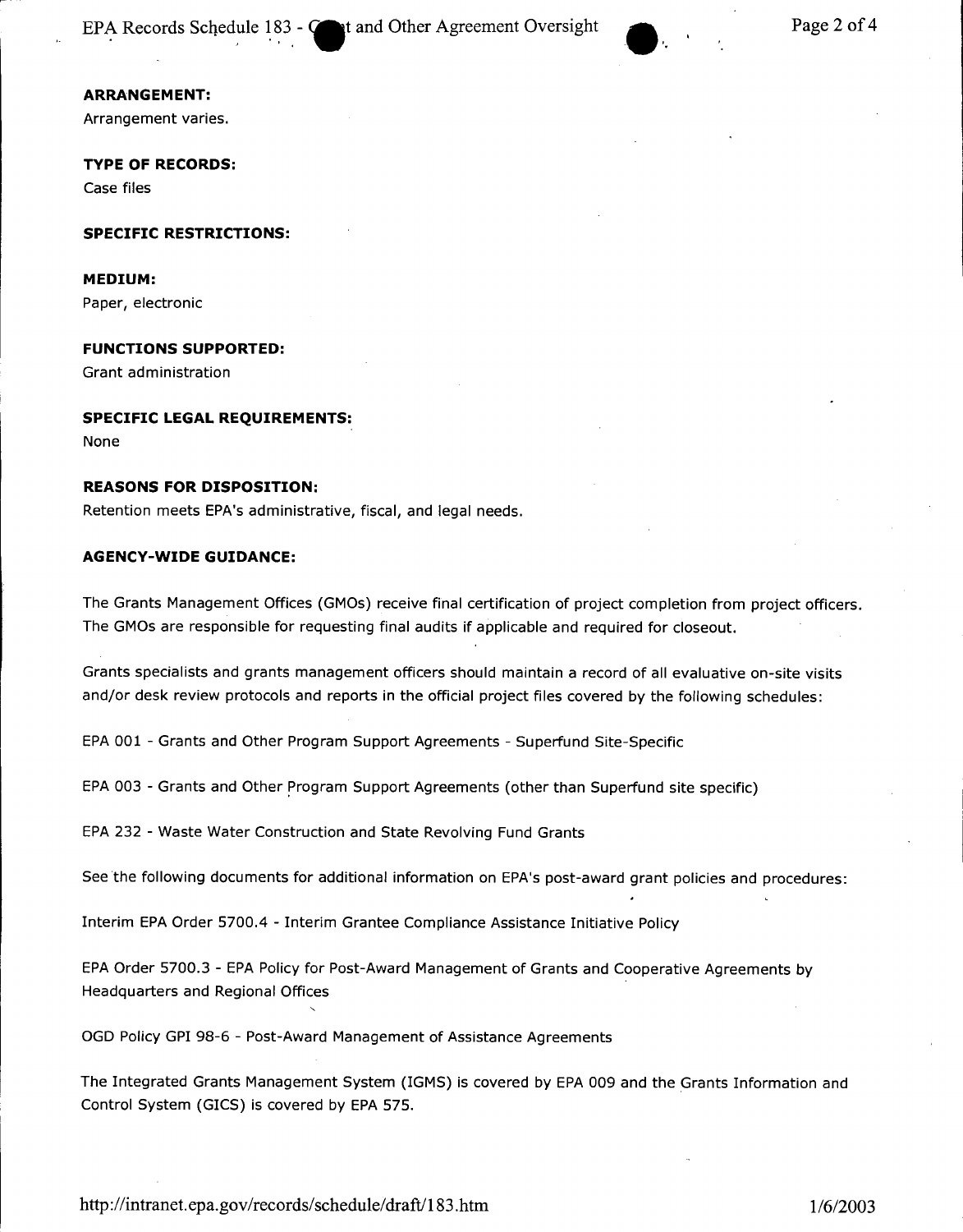Records related to the development and overall management of the grants program are covered by EPA 597 - Assistance and Interagency Agreement Program Management File.

#### **PROGRAM OFFICE GUIDANCE/ DESCRIPTIVE INFORMATION:**

#### **CONTROLLING UNIT:**

**Unit:** Multiple units

#### **Location:**

**Inclusive Dates:**

**Volume on Hand (feet):**

**Annual Accumulation (feet or inches):**

,.-------------------------\_. \_\_ .\_--

#### **CONTACT POINT:**

**Contact:**

**Mail Code:**

**Telephone:**

#### **Office:**

#### **RELATED ITEMS:**

EPA 001 EPA 002 EPA 009 EPA 232 EPA 575 EPA 597

# **PREVIOUSLY APPROVED BY NARA SCHEDULE NOS:**

**Approval Date EPA:**

**Approval Date NARA:**

# **Entry Date:**

11/20/00

#### **Last Modified:**

<http://intranet.epa.gov/records/>schedule/draft/183.htm *1/6/2003*